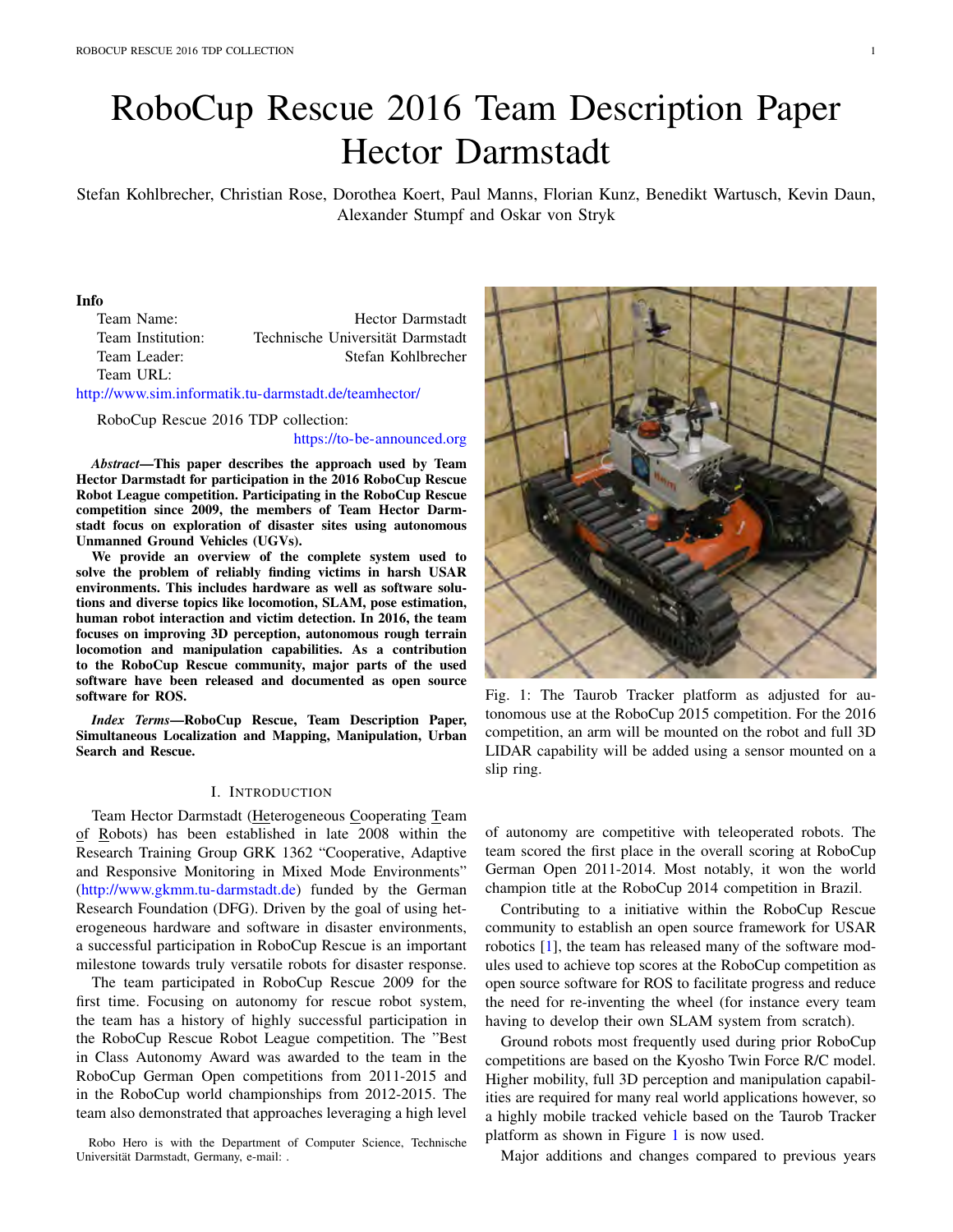participation are:

- *•* Improved 3D state estimation and SLAM
- *•* Motion planning and control capabilities for traversing rough terrain autonomously or semi-autonomously.
- *•* Adapting approaches for semi-autonomous control and manipulation developed within the scope of Team ViGIR [2] and participation in the DARPA Robotics Challenge for use with tracked USAR robots.

A comprehensive overview of recent research can be found in [3]. An overview of released open source packages for mapping and navigation is available in [4]. A video of the operator station screen at the RoboCup German Open 2014 Rescue Robot League final mission by Team Hector is available online [5]. It shows how the components described throughout this paper enable Best in Class autonomous behavior.

In the following sections, ROS package or stack names written in *italics* like *hector slam* are available as open source software and can be found on the ROS wiki, e.g. www.ros.org/wiki/hector slam.

## II. SYSTEM DESCRIPTION

## *A. Hardware*



Fig. 2: Structure of hardware components. Dark grey boxes indicate optional components with the capability to quickly add/remove them as needed.

The complete hardware structure of the Hector vehicle setup is shown in Fig.2. To achieve interoperability between different vehicle platforms, the autonomy box is connected to the vehicle base using a single USB connection (or possibly Ethernet in the future). The sensor and software setup can thus be largely (if not completely) agnostic to the underlying platform employed for locomotion. The autonomy box is equipped with a state-of-the-art Intel Core i7 mobile CPU and an optional high-performance GPU. It serves as the main control system.

The separation of vehicle base and autonomy box, even on the hardware layer, simplifies independent testing and offers a high degree of flexibility. The perception system can easily be mounted on other robots or used as a separate instrument for the evaluation of test scenarios. Both autonomy box and the wheeled robot base can and have been used in various indoor and outdoor scenarios as a flexible and lightweight research platform.

*a) Wheel/Track Encoders:* To measure the translational and rotational speed of vehicles, all used vehicles are equipped with encoders measuring wheel or track motion. This odometry data is used for low level speed control. Due to frequent slippage in the considered scenarios, it is not used in the SLAM system.

*b) Laser Scanner:* The vehicle is equipped with a Hokuyo UTM30-LX LIDAR. It can be mounted on a roll/tilt unit at the front of the autonomy box and is mainly used for 2D mapping. The LIDAR system can be stabilized to stay close to the intended scan plane regardless of vehicle attitude. For better 3D mapping capability, the sensor can be mounted on a slip ring and spin around the vertical axis, allowing the acquisition of full 3D point clouds of the environment.

*c) RGB-D Camera:* A RGB-D camera is used for environment perception tasks like traversable terrain detection, 3D mapping and also for victim verification. This camera is mounted on the pan/tilt unit that is also used for the camera. We currently use the ASUS Xiton Pro Live sensor, but might exchange this for a smaller solution like the Intel Realsense R200 sensor.

*d) Ultrasonic Range Finders:* Additionally to the LI-DAR, a set of ultrasound range finders mounted at the back of the vehicle enables autonomous reactive collision avoidance when moving backwards, as the LIDAR only covers a 270 degrees field of view.

*e) Inertial Measurement Unit:* To measure the attitude of the platform, the vehicles are equipped with a 9DOF inertial sensor UM7 by CH Robotics which measures accelerations and angular rates. It also computes a orientation quaternion onboard the sensor.

*1) GPS receiver:* As the vehicle can optionally be used outdoors too, it can be equipped with a GPS receiver. The position feedback provided by the SLAM system to the map is fused with information from GNSS in this case.

#### *B. Software*

*1) SLAM:* The Simultaneous Localization And Mapping (SLAM) problem is solved in 2D by using a 2D grid map representation that gets updated using a scan matching approach [6]. The approach has low runtime requirements and can run with an update rate of 40Hz while requiring less than 15% CPU time on a Core 2 Duo setup, freeing resources for other computation. The system does not require odometry data, as the scanmatching approach is very robust. The input used for solving the SLAM problem are laser scans and the robot state as estimated by the navigation filter. Data provided by the navigation filter is used for transformation of laser scans to take into account the attitude of the laser scanner and vehicle during acquisition of scans. Figure 3 shows a map learned using the *hector\_slam* system. A video is available online [7].

The map can be manually or automatically annotated with information about victims and other objects of interest. It can be saved in the GeoTIFF format using the *hector geotiff* package. The described software is available and documented as open source software in the *hector slam* stack for ROS, which is widely used within the RoboCup Rescue League and beyond.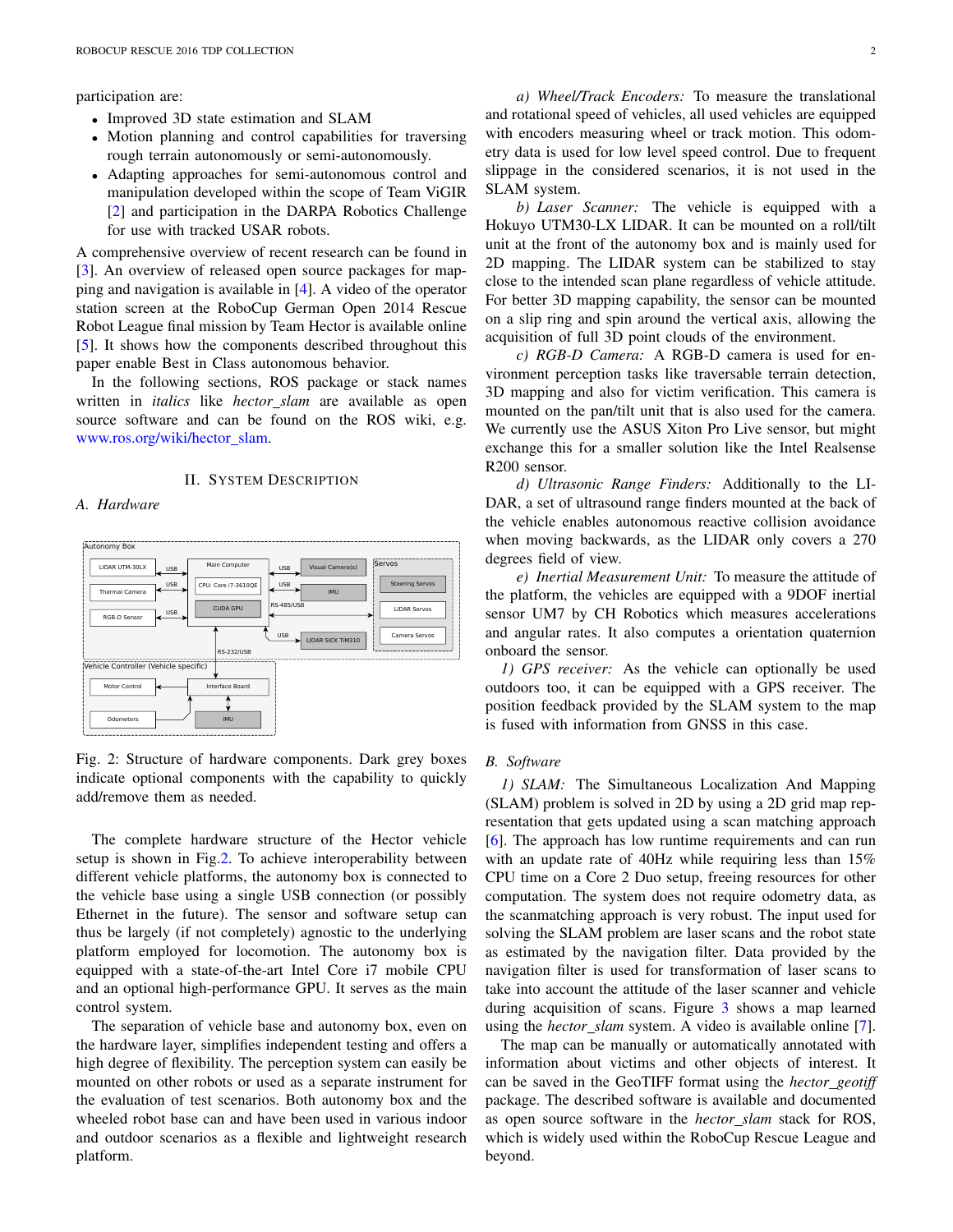

Fig. 3: Map learned using the *hector slam* system at the final mission of RoboCup 2012. The robot started at the right middle position and autonomously explored the majority of the arena, finding 3 victims (red markers). The fourth victim was found using tele-operation on the last 4 meters of the travelled path. Blue markers indicate the positions of 35 QR codes that were detected autonomously by the robot.

To enable autonomous cooperative deployment of multiple robots on missions, a feature based map merging system has been developed. Each robot detects ORB features [8] for the estimated map and these are exchanged among teammate robots. A registration approach is then used to estimate a common coordinate frame for all robots. The map stitching approach is available open source via the *hector mapstitch* package. Figure 4 shows a merged map as generated during the RoboCup 2015 competition.

In an effort to achieve full 3D state estimation capability, multiple approaches are evaluated. Promising results have been achieved using the *ethzasl icp mapping* [9] ROS package with full 3D clouds from a spinning LIDAR sensor. Irregular motion when traversing rough terrain remains a significant challenge and the detection and compensation of slippage using fusion of odometry, visual odometry and IMU data is investigated.

*2) Victim Detection:* Finding human victims under difficult conditions of unstructured post-disaster environments is one of the main goals of RoboCup Rescue. Significant progress in visual object recognition and scene understanding allows us to apply state of the art computer vision methods. To tackle this problem we use a multi-cue victim detection system supporting optical image cues like RGB, thermal and depth images. This complementary information can be used to increase reliability.

Once the detector has recognized a victim or other object of interest this detection is forwarded to the *hector object tracker* which keeps track of known objects and updates this model based on positive and negative evidence.



Fig. 4: Fused map from two robots generated during the RoboCup 2015 preliminary round. The map was merged automatically on the operator station computer in real-time. Note that objects detected by both robots are correctly merged as well.

The separation of object detection and modeling enables the flexible integration of different sensory sources for various classes of objects. The position and pose of each object is tracked using a Kalman Filter. The *hector object tracker* is the only interface between perception and control, e.g. for the creation or modification of tasks or the manipulation of model state due to operator interaction.

A comprehensive overview of our approach to semantic mapping using heterogenous sensors such as thermal and visual cameras can be found in [10].

*a) Thermal- and Depth-Based Victim Detection:* In addition to visual victim detection we use a thermal and also a RGB-D camera to verify vision-based hypotheses.

In most cases images provided by the thermal camera are very helpful for identifying possible victim locations. As a drawback of a thermal camera the thermal images often contain not only victims but also other warm objects, such as radiators or fire, so that thermal and visual recognition systems will deliver complementary information.

To further reduce false-positives we use point clouds from the RGB-D camera to evaluate the environment of the victim hypotheses. False-positive victim hypotheses can be identified by the shape of the environment or by missing depth measurements at the victim location.

*b) QR Code Detection:* As a step towards more exhaustive sensor coverage of the environment and future detection of additional objects of interest, QR codes are placed in the RoboCup Rescue arena, with points being awarded for their successful detection and localization in the map. This task is supported by two PS Eye cameras pointing out of the left rear and right rear of the autonomy box. Using the *hector qrcode detection* package, QR code detection is by default running for the Kinect RGB-D camera and both PS Eye cameras, for maximum coverage of the robots surrounding.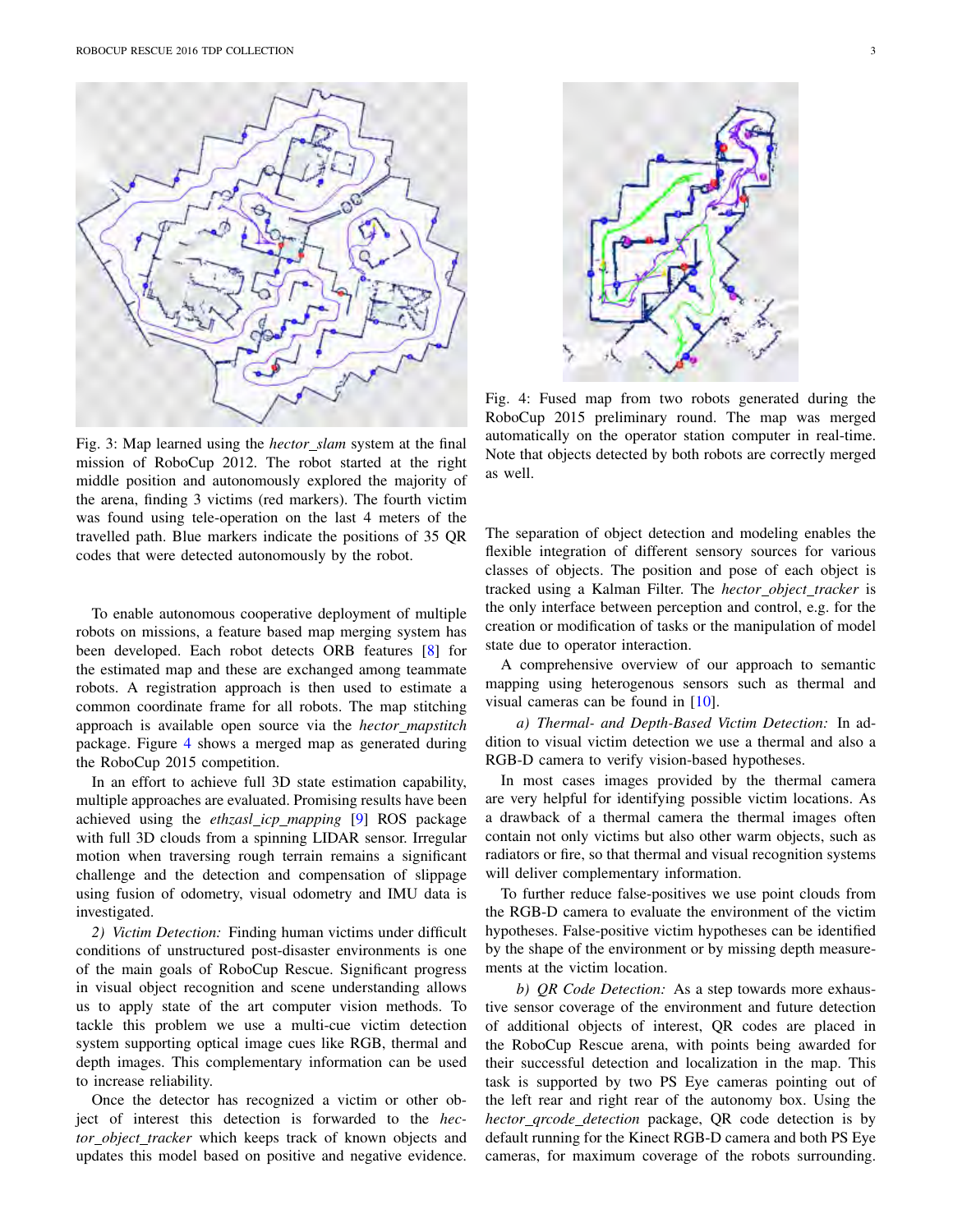

Fig. 5: Stair segmentation: (a) Pointcloud of an environment containing stairs (b) Resulting segmentation with corner points marked green and slope indicated by a red arrow.

Detections are used as input for the *hector object tracker* as described above for the victim detection case.

*3) Motion Planning:* To better negotiate the increasingly difficult terrain in the rescue arena, a RGB-D camera is mounted on the robot. This allows to acquire point clouds, build a 2.5D height map and classify the terrain into traversable and non-traversable grid cells. A 3D map of the environment is generated using a modified version of the *octomap* mapping package [11]. Raycasting into the 3D map is used to determine distances to objects of interest detected with imaging sensors. The 3D map also serves as the basis for a active gaze control approach that keeps track of observed parts of the environment and can control the gaze (pan/tilt motion) of camera sensors accordingly.

The well established *hector exploration planner* is used for risk-aware frontier-based exploration. This exploration approach is highly reliable, but only supports the distinction between traversable and non-traversable terrain. It thus does not allow for the traversal of stairs and other difficult to cross obstacles. To support the autonomous traversal of such obstacles, an approach that additionally leverages 3D sensor data and automated segmentation of the environment has been developed. It can be used to cross difficult obstacles such as stairs autonomously.

## *C. Communication*

A COTS wireless network system is used for highbandwidth data like video images or map information. Both 2.4 GHz 802.11g/n or 5 GHz 802.11a/n operation are possible. The operator station is connected to a wireless access point to which the robot(s) connect. Integration of robot systems into a mesh network, that can be established even infrastructure is degraded due to a disaster, is a topic of research, but not used within the RoboCup Rescue competition.

#### *D. Human-Robot Interface*

Our research focus is on autonomy and human-supported autonomous systems, therefore we do not focus on operator interfaces for teleoperation, but instead concentrate on methods for better cooperation between human operators and robots at a higher level of abstraction.

*a) Mission Definition and Control:* For defining autonomous or semi-autonomous behaviors control, the FlexBE (Flexible Behavior Engine) approach developed within the scope of the DRC is used [12]. Using FlexBE, basic robot capabilites can be modeled via FlexBE states and complex behaviors can be composed via the FlexBE GUI by drag and drop. FlexBE supports selecting the desired autonomy level of the robot at runtime, making it very well suited for flexible control with an adjustable level of autonomy.

*b) Monitoring and Human Supervision:* Using ROS as middleware, the *rviz* visualization tool can be used for visualizing maps and other arbitrary data as well as for sending commands to the robots. As a second important tool *rqt* is used, which provides graphical dialogs for publishing and receiving messages, calling services, and visualizing the interactions between all active nodes. Additional plugins can be written in Python or C++ and can be loaded by *rqt*, thus providing an integrated GUI for mission control as well as for debugging. During autonomous and supervised autonomous operation, the FlexBE GUI is used to monitor behavior execution, setting the desired level of autonomy and potentially adjusting the behavior specification on the fly.

*c) Teleoperation:* In case supervisory control is not sufficient (especially in difficult terrain in the orange and red arena), all vehicles can be fully teleoperated using a gamepad, joystick or the keyboard. In this case the operator uses the aggregated worldmodel generated from sensors onboard the robot and video-streams to obtain situation awareness.

#### III. APPLICATION

#### *A. Set-up and Break-Down*

The system consists of one or more robots capable of autonomous or tele-operation via a laptop computer. All of the control equipment easily fits into a standard backpack and depending on the robots used, robots can be carried by hand (wheeled Hector UGV) or should be carried by two persons (tracked vehicles). To start a mission, the robots and the laptop have to be switched on, and the operator can connect to the robots via WiFi.

### *B. Mission Strategy*

As a focus of our research is reducing workload for operators and leveraging synergies between intelligent onboard systems and operators, pure teleoperation is only employed in case of failure of autonomous components. As during previous competition participation, autonomous operation is the desired control modality, possibly switching to a supervised autonomy mode for complex manipulation tasks that benefit from an human operator's superior cognitive and sense-making abilities.

#### *C. Experiments*

Robot systems are tested against subsets of standard NIST ASTM standard test methods that are reproduced in our lab. This include a random maze, stairs, simulated victims and some of the proposed manipulation tasks. Importantly, testing of all system software components in simulation is a first class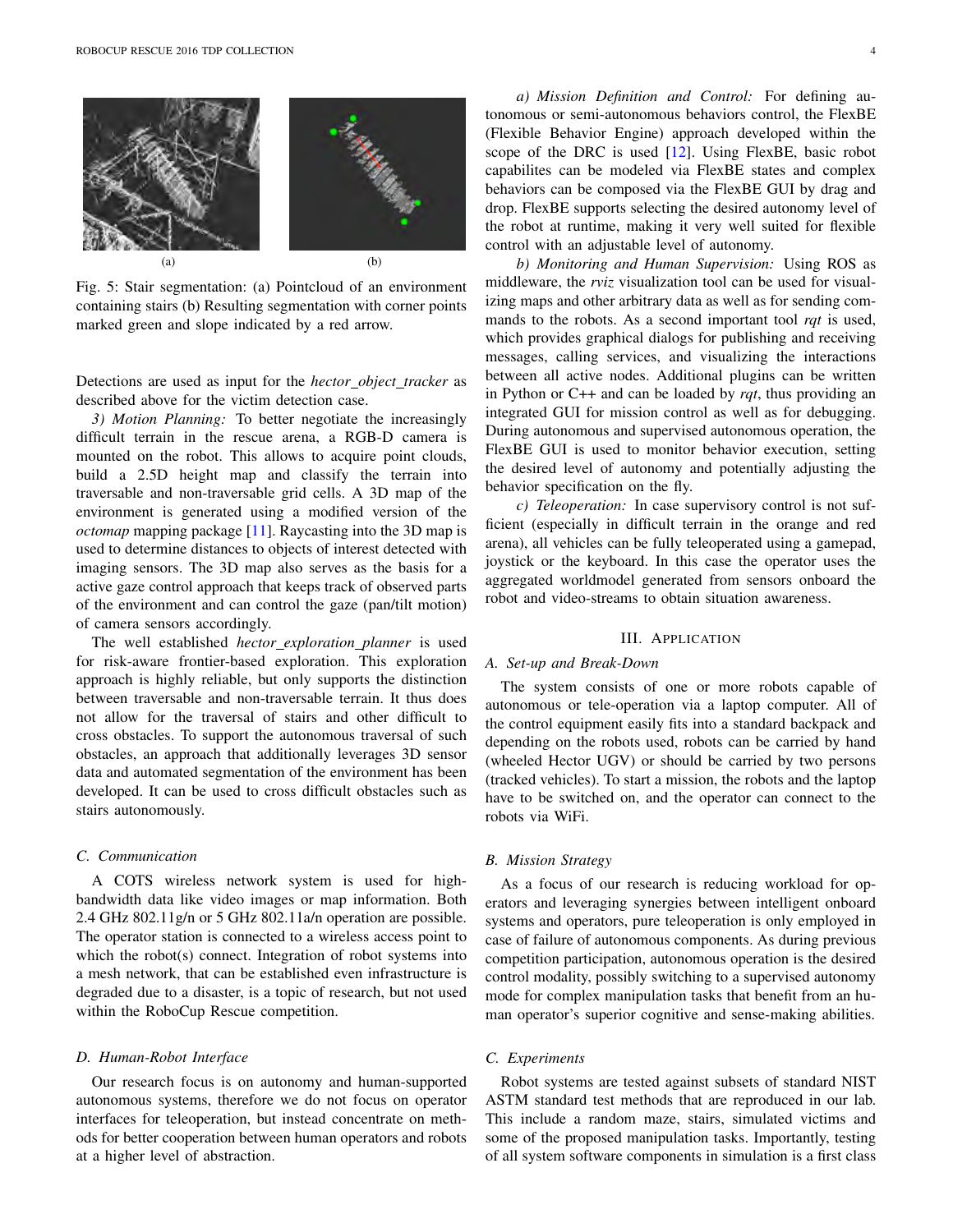concept that is used to full extent by the team. Using the *gazebo* simulator, robots can be simulated within arbitrary disaster scenarios, allowing to evaluate performance and identify issues before costly and involved tests with the real system are performed. The *hector nist arenas gazebo* ROS package allows the fast and user friendly creation of simulated disaster scenarios using elements of the NIST standard test arenas for response robots.

## *D. Application in the Field*

The Taurob Tracker platform is used by multiple first responder organizations, for instance the fire department of Vienna. The applicability of the platform in teleoperation mode has thus been already demonstrated in the field. Using the software components described above, we will demonstrate improved autonomous capabilities in the future that allow for mapping the environment and reducing the workload of operators.

## IV. CONCLUSION

In this team description paper we provide an outlook towards the RoboCup 2016 competition. Shifting focus from autonomous approaches for exploration and observation towards complex interaction with the environment through manipulation and planning difficult terrain traversal, this year's development are a significant expansion of prior efforts. We plan on revising the contents of this document once the new robot platform equipped with a manipulator arm has been received and experiments performed with it.

## APPENDIX A TEAM MEMBERS AND THEIR CONTRIBUTIONS

Many students and researchers at TU Darmstadt contribute to the team. The following list is in alphabetical order:

| • Kevin Daun           | <b>Motion Planning</b>           |
|------------------------|----------------------------------|
| • Gabriel Hüttenberger | <b>Behavior Control</b>          |
| • Dorothea Koert       | Active Gaze Control, Map Merging |
| • Stefan Kohlbrecher   | Team Lead, SLAM                  |
| • Florian Kunz         | 3D SLAM                          |
| • Paul Manns           | <b>Motion Control</b>            |
| • Julian Poths         | <b>Mechatronics</b>              |
| • Christian Rose       | <b>Mechatronics</b>              |
| • Markus Sigg          | Arm Motion Planning              |
| • Elisa Strauch        | <b>Behavior Control</b>          |
| • Alexander Stumpf     | <b>Planning</b>                  |
| • Benedikt Wartusch    | Autonomous Stair Traversal       |
|                        |                                  |

### APPENDIX B LISTS

An overview of the used hard- and software is provided in the Tables I, II, III and IV.

TABLE I: Manipulation System

| Attribute                                    | Value                                 |
|----------------------------------------------|---------------------------------------|
| Name                                         | Tracker                               |
| Locomotion                                   | tracked                               |
| System Weight                                | 50kg                                  |
| Weight including transportation case         | 60kg                                  |
| Transportation size                          | $1.1 \times 0.7 \times 0.5$ m         |
| Typical operation size                       | $1.0 \times 0.6 \times 0.4 \text{ m}$ |
| Unpack and assembly time                     | $30 \text{ min}$                      |
| Startup time (off to full operation)         | 5 min                                 |
| Power consumption (idle/ typical/ max)       | 60 / 200 / 800 W                      |
| Battery endurance (idle/ normal/ heavy load) | 300 / 160 / 80 min                    |
| Maximum speed (flat/ outdoor/ rubble pile)   | $2/1/0.2$ m/s                         |
| Payload (typical, maximum)                   | $20/30$ kg                            |
| Arm: maximum operation height                | 140 cm                                |
| Arm: payload at full extend                  | 2kg                                   |
| Support: set of bat. chargers total weight   | 2.5kg                                 |
| Support: set of bat. chargers power          | 1,200W (100-240V AC)                  |
| Support: Charge time batteries (80%/100%)    | 90 / 120 min                          |
| Support: Additional set of batteries weight  | 2kg                                   |
| Cost                                         | 50000 USD                             |

TABLE II: Operator Station

| Attribute                                    | Value                                 |
|----------------------------------------------|---------------------------------------|
| Name                                         | Opstation                             |
| System Weight                                | 3.2kg                                 |
| Weight including transportation case         | 4.5kg                                 |
| Transportation size                          | $0.4 \times 0.4 \times 0.2 \text{ m}$ |
| Typical operation size                       | $0.4 \times 0.4 \times 0.4 \text{ m}$ |
| Unpack and assembly time                     | 1 min                                 |
| Startup time (off to full operation)         | 1 min                                 |
| Power consumption (idle/ typical/ max)       | 60 / 80 / 90 W                        |
| Battery endurance (idle/ normal/ heavy load) | 10/5/4 h                              |
| Cost                                         | 2000 USD                              |

#### **REFERENCES**

- [1] S. Kohlbrecher, K. Petersen, G. Steinbauer, J. Maurer, P. Lepej, S. Uran, R. Ventura, C. Dornhege, A. Hertle, R. Sheh, , and J. Pellenz, "Community-driven development of standard software modules for search and rescue robots," in *Proceedings of the 10th IEEE International Symposium on Safety Security and Rescue Robotics (SSRR 2012)*, 2012.
- [2] S. Kohlbrecher, D. C. Conner, A. Romay, F. Bacim, D. A. Bowman, and O. von Stryk, "Overview of team vigir's approach to the virtual robotics challenge," in *Safety, Security, and Rescue Robotics (SSRR), 2013 IEEE International Symposium on*. IEEE, 2013, pp. 1–2.
- [3] S. Kohlbrecher, F. Kunz, D. Koert, C. Rose, P. Manns, K. Daun, J. Schubert, A. Stumpf, and O. von Stryk, "Towards highly reliable autonomy for urban search and rescue robots," in *Proc. RoboCup Symposium 2014*, ser. Lecture Notes in Artificial Intelligence (LNAI). Springer, 2014.

TABLE III: Hardware Components List

| Part                   | Brand & Model       | Unit Price | Num. |
|------------------------|---------------------|------------|------|
| Tracker robot          | Taurob Gmbh         | 50000 USD  |      |
| <b>IMU</b>             | CH Robotics UM7     | 150 USD    |      |
| RGB-D Camera           | Asus Xtion Pro Live | 150 USD    |      |
| Thermal Camera         | ThermalEye          | 3000 USD   |      |
| LRF                    | Hokuyo UTM-30LX     | 4000 USD   |      |
| Rugged Operator Laptop | Schenker W503       | 2000 USD   |      |

TABLE IV: Software List

| Name                     |       | Version   License | Usage                        |
|--------------------------|-------|-------------------|------------------------------|
| <b>Ubuntu</b>            | 14.04 | open              | ΩS                           |
| <b>ROS</b>               | jade  | <b>BSD</b>        | Middleware                   |
| <b>PCL</b> [13]          | 1.7   | <b>BSD</b>        | ICP                          |
| <b>OpenCV</b> [14], [15] | 2.4.8 | <b>BSD</b>        | Victim, QR, barrel detection |
| Hector SLAM [16]         | 0.3.4 | <b>BSD</b>        | 2D SLAM                      |